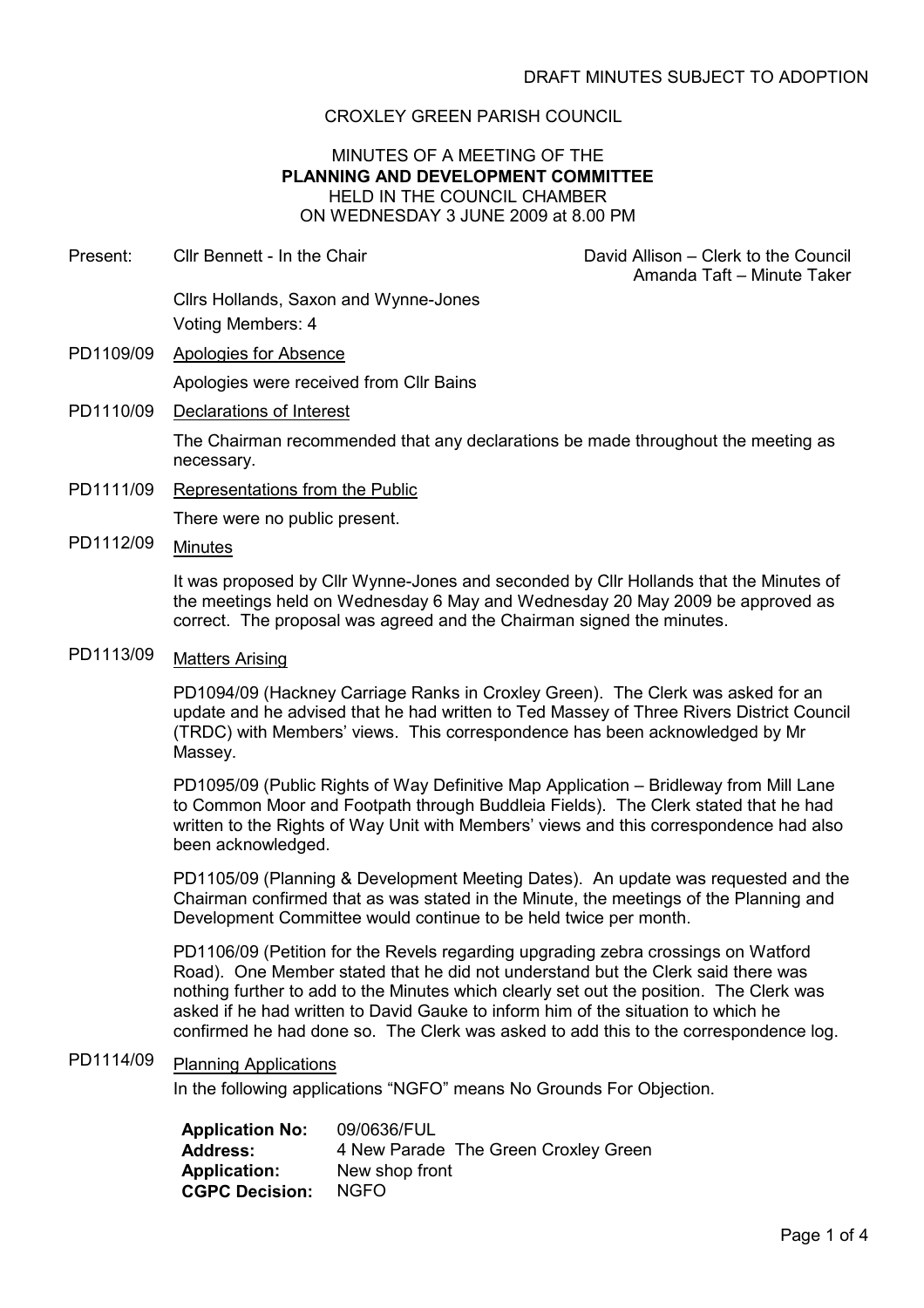| <b>Application No:</b>                                                                    | 09/0637/ADV                                                                                                                                                                                                                                                                                                                                                                                                                                                                                                                                                                                                                                                                              |
|-------------------------------------------------------------------------------------------|------------------------------------------------------------------------------------------------------------------------------------------------------------------------------------------------------------------------------------------------------------------------------------------------------------------------------------------------------------------------------------------------------------------------------------------------------------------------------------------------------------------------------------------------------------------------------------------------------------------------------------------------------------------------------------------|
| <b>Address:</b>                                                                           | 4 New Parade The Green Croxley Green                                                                                                                                                                                                                                                                                                                                                                                                                                                                                                                                                                                                                                                     |
| <b>Application:</b>                                                                       | Advertisement Consent: Non-illuminated fascia sign                                                                                                                                                                                                                                                                                                                                                                                                                                                                                                                                                                                                                                       |
| <b>CGPC Decision:</b>                                                                     | <b>NGFO</b>                                                                                                                                                                                                                                                                                                                                                                                                                                                                                                                                                                                                                                                                              |
| <b>Application No:</b>                                                                    | 09/0646/FUL                                                                                                                                                                                                                                                                                                                                                                                                                                                                                                                                                                                                                                                                              |
| <b>Address:</b>                                                                           | 2 Bateman Road Croxley Green Rickmansworth                                                                                                                                                                                                                                                                                                                                                                                                                                                                                                                                                                                                                                               |
| <b>Application:</b>                                                                       | Single storey side and rear extension with rooflights                                                                                                                                                                                                                                                                                                                                                                                                                                                                                                                                                                                                                                    |
| <b>CGPC Decision:</b>                                                                     | <b>NGFO</b>                                                                                                                                                                                                                                                                                                                                                                                                                                                                                                                                                                                                                                                                              |
| <b>Application No:</b>                                                                    | 09/0670/FUL                                                                                                                                                                                                                                                                                                                                                                                                                                                                                                                                                                                                                                                                              |
| <b>Address:</b>                                                                           | 52 Oakleigh Drive Croxley Green Rickmansworth                                                                                                                                                                                                                                                                                                                                                                                                                                                                                                                                                                                                                                            |
| <b>Application:</b>                                                                       | Two-storey front/side extension                                                                                                                                                                                                                                                                                                                                                                                                                                                                                                                                                                                                                                                          |
| <b>CGPC Decision:</b>                                                                     | <b>NGFO</b>                                                                                                                                                                                                                                                                                                                                                                                                                                                                                                                                                                                                                                                                              |
| <b>Application No:</b>                                                                    | 09/0693/FUL                                                                                                                                                                                                                                                                                                                                                                                                                                                                                                                                                                                                                                                                              |
| <b>Address:</b>                                                                           | 59 Byewaters Croxley Green Watford                                                                                                                                                                                                                                                                                                                                                                                                                                                                                                                                                                                                                                                       |
| <b>Application:</b>                                                                       | Conversion of garage into habitable room and front porch extension                                                                                                                                                                                                                                                                                                                                                                                                                                                                                                                                                                                                                       |
| <b>CGPC Decision:</b>                                                                     | <b>NGFO</b>                                                                                                                                                                                                                                                                                                                                                                                                                                                                                                                                                                                                                                                                              |
| <b>Application No:</b><br><b>Address:</b><br><b>Application:</b><br><b>CGPC Decision:</b> | 09/0701/FUL<br>Imperial Machine Co Ltd Harvey Road Croxley Green<br>Demolition of existing buildings and erection of 44 dwellings and 7<br>flats, alterations to existing vehicular access, associated open space<br>landscaping and car parking                                                                                                                                                                                                                                                                                                                                                                                                                                         |
|                                                                                           | Object:<br>1. The north westerly perimeter of the proposed development<br>appears to include part of public footpath number 11.<br>2. The proposed development exceeds the existing planning<br>permission for the number of properties scheduled for the site.<br>3. The Parish Council is not convinced by the arguments put<br>forward by the developer to downsize the individual properties to<br>make the development viable.<br>4. No reference appears to be made to S106 in relation to funding<br>and upgrade to the zebra crossing on Watford Road/Harvey Road<br>junction.<br>It is recommended that the proposal be submitted to the TRDC<br>Development Control Committee. |
| <b>Application No:</b><br><b>Address:</b><br><b>Application:</b><br><b>CGPC Decision:</b> | 09/0711/FUL<br>17 Dickinson Avenue Croxley Green Rickmansworth<br>Demolition of existing garage and erection of two-storey side<br>extension with rear dormer window, single-storey side and rear<br>extension and new rear dormer window to existing dwelling<br><b>NGFO</b>                                                                                                                                                                                                                                                                                                                                                                                                            |
| <b>Application No:</b>                                                                    | 09/0712/FUL                                                                                                                                                                                                                                                                                                                                                                                                                                                                                                                                                                                                                                                                              |
| <b>Address:</b>                                                                           | 21 Frankland Road Croxley Green Rickmansworth                                                                                                                                                                                                                                                                                                                                                                                                                                                                                                                                                                                                                                            |
| <b>Application:</b>                                                                       | First floor rear extension                                                                                                                                                                                                                                                                                                                                                                                                                                                                                                                                                                                                                                                               |
| <b>CGPC Decision:</b>                                                                     | <b>NGFO</b>                                                                                                                                                                                                                                                                                                                                                                                                                                                                                                                                                                                                                                                                              |
| <b>Application No:</b><br><b>Address:</b><br><b>Application:</b>                          | 09/0720/FUL<br>12 Dugdales Croxley Green Rickmansworth<br>Demolition of existing outbuilding, erection of two-storey pitched<br>roof side and rear extension, single-storey pitched roof rear<br>extension and single-storey side and front pitched roof extensions                                                                                                                                                                                                                                                                                                                                                                                                                      |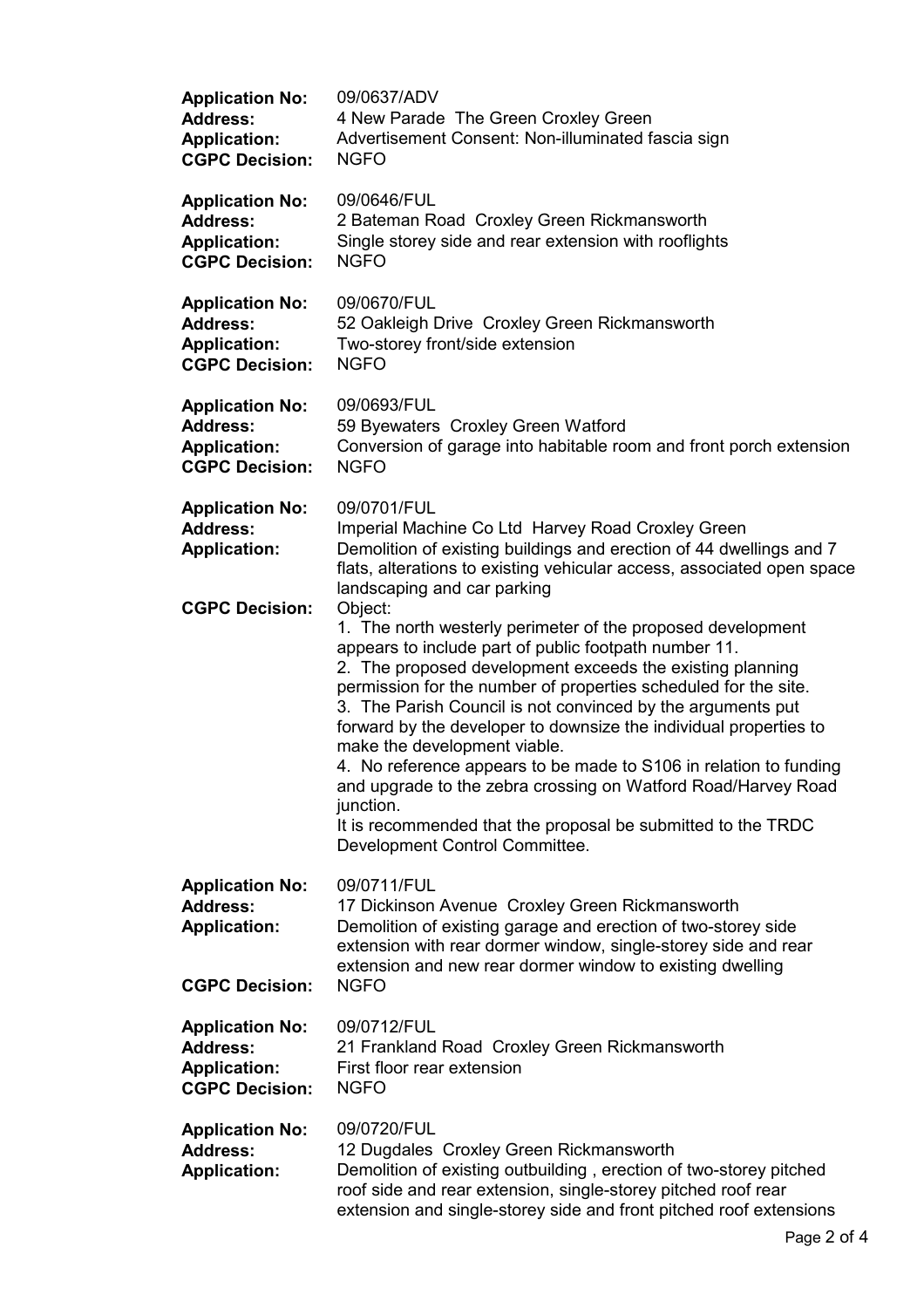| <b>CGPC Decision:</b> | NGFO providing the proposed development conforms with the |
|-----------------------|-----------------------------------------------------------|
|                       | principles of the Conservation Area                       |

PD1115/09 Recent Decisions by Three Rivers District Council

| <b>APPROVED</b>                        |                                                                                                                                                                                                                                                                                                                         |
|----------------------------------------|-------------------------------------------------------------------------------------------------------------------------------------------------------------------------------------------------------------------------------------------------------------------------------------------------------------------------|
| <b>Reference No:</b>                   | 09/0163/FUL                                                                                                                                                                                                                                                                                                             |
| <b>Address:</b><br><b>Application:</b> | Croxley Green Watercress Farm And Fisheries Rousebarn Lane Croxley Gre<br>PART RETROSPECTIVE: Addition of watercress silt pits; proposed<br>renewal and erection of boundary fences and gates and removal<br>of asbestos cement and their replacement with timber housing for<br>water pump houses and processing plant |
| <b>TRDC Decision:</b>                  | Approved                                                                                                                                                                                                                                                                                                                |
| <b>CGPC Decision:</b>                  | <b>NGFO</b>                                                                                                                                                                                                                                                                                                             |
| <b>Reference No:</b>                   | 09/0391/FUL                                                                                                                                                                                                                                                                                                             |
| <b>Address:</b>                        | 46 Gonville Avenue Croxley Green Rickmansworth                                                                                                                                                                                                                                                                          |
| <b>Application:</b>                    | Two storey side and single storey rear extension                                                                                                                                                                                                                                                                        |
| <b>TRDC Decision:</b>                  | Approved                                                                                                                                                                                                                                                                                                                |
| <b>CGPC Decision:</b>                  | <b>NGFO</b>                                                                                                                                                                                                                                                                                                             |
| <b>Reference No:</b>                   | 09/0405/FUL                                                                                                                                                                                                                                                                                                             |
| <b>Address:</b>                        | 112 Malvern Way Croxley Green Rickmansworth                                                                                                                                                                                                                                                                             |
| <b>Application:</b>                    | Two-storey front/side extension with front porch canopy, single<br>storey rear extension with raised rooflight and alterations to existing<br>fenestration                                                                                                                                                              |
| <b>TRDC Decision:</b>                  | Approved                                                                                                                                                                                                                                                                                                                |
| <b>CGPC Decision:</b>                  | <b>NGFO</b>                                                                                                                                                                                                                                                                                                             |
| <b>Reference No:</b>                   | 09/0406/CLPD                                                                                                                                                                                                                                                                                                            |
| <b>Address:</b>                        | 107 Baldwins Lane Croxley Green Rickmansworth                                                                                                                                                                                                                                                                           |
| <b>Application:</b>                    | Certificate of Lawfulness Proposed Development: Single storey<br>rear extension with rooflights and alterations to existing fenestration                                                                                                                                                                                |
| <b>TRDC Decision:</b>                  | Approved                                                                                                                                                                                                                                                                                                                |
| <b>CGPC Decision:</b>                  | <b>Noted</b>                                                                                                                                                                                                                                                                                                            |
| <b>Reference No:</b>                   | 09/0415/FUL                                                                                                                                                                                                                                                                                                             |
| <b>Address:</b>                        | 34 Springfield Close Croxley Green Rickmansworth                                                                                                                                                                                                                                                                        |
| <b>Application:</b>                    | Two-storey and single-storey side and rear extensions                                                                                                                                                                                                                                                                   |
| <b>TRDC Decision:</b>                  | Approved                                                                                                                                                                                                                                                                                                                |
| <b>CGPC Decision:</b>                  | <b>NGFO</b>                                                                                                                                                                                                                                                                                                             |
| <b>Reference No:</b>                   | 09/0437/FUL                                                                                                                                                                                                                                                                                                             |
| <b>Address:</b>                        | 31 Copthorne Road Croxley Green Rickmansworth                                                                                                                                                                                                                                                                           |
| <b>Application:</b>                    | Amendment to 08/2190/FUL: Two-storey rear extensions and<br>single-storey front and side extension; to include alterations to<br>fenestration and Juliette balcony                                                                                                                                                      |
| <b>TRDC Decision:</b>                  | Approved                                                                                                                                                                                                                                                                                                                |
| <b>CGPC Decision:</b>                  | <b>NGFO</b>                                                                                                                                                                                                                                                                                                             |